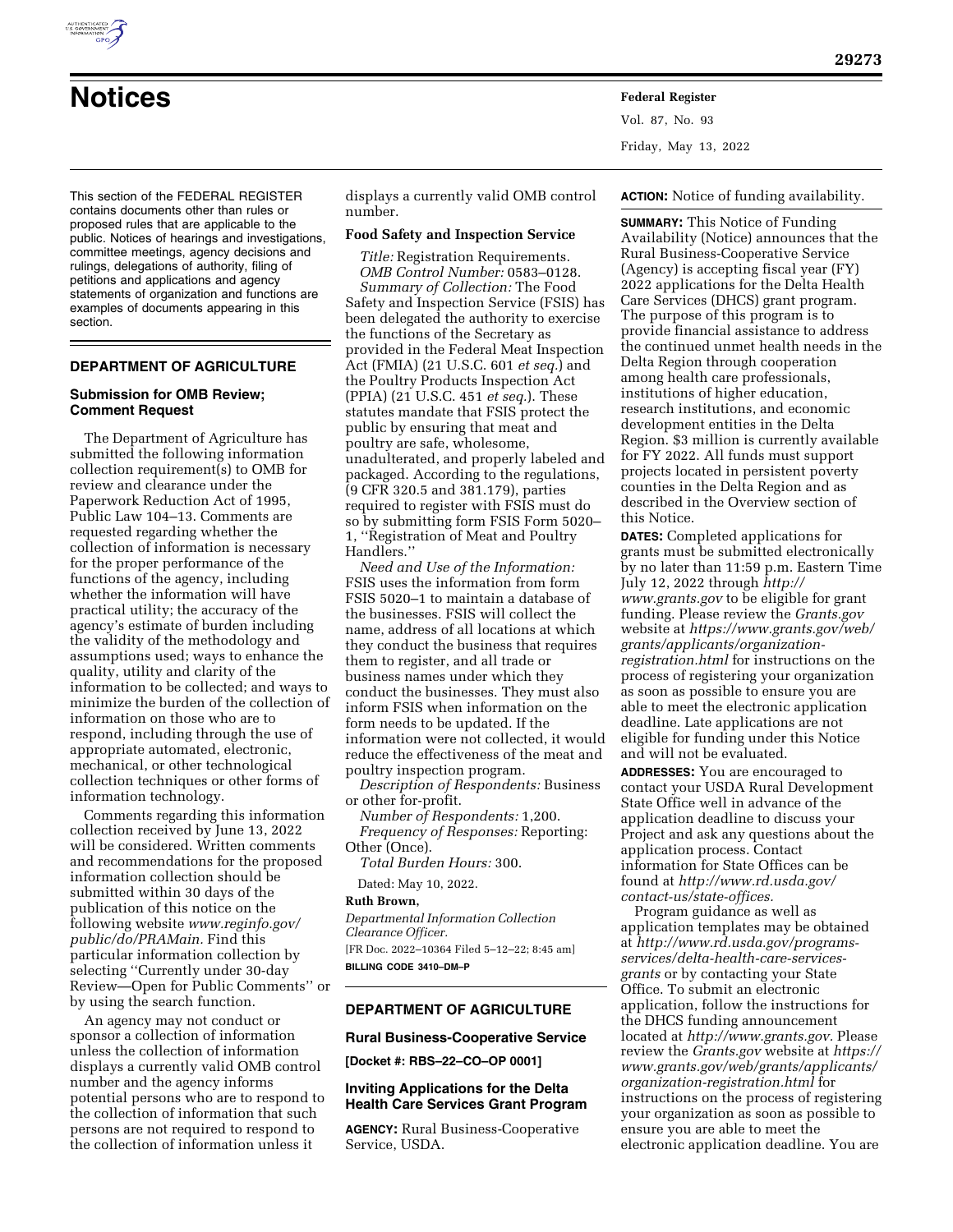strongly encouraged to file your application early and allow sufficient time to manage any technical issues that may arise.

**FOR FURTHER INFORMATION CONTACT:**  Honie Turner, Program Management Division, Rural Business-Cooperative Service, United States Department of Agriculture, 1400 Independence Avenue SW, Washington, DC 20250–3226, 202– 720–1400 or email *[CPgrants@usda.gov](mailto:CPgrants@usda.gov)*. **SUPPLEMENTARY INFORMATION:** 

## **Overview**

*Federal Agency Name:* USDA, Rural Business-Cooperative Service.

*Funding Opportunity Title:* Delta Health Care Services Grant Program. *Announcement Type:* Initial Notice. *Catalog of Federal Domestic* 

*Assistance (CFDA) Number:* 10.874. *Dates:* Application Deadline. Your electronic application must be received

by *<http://www.grants.gov>*no later than 11:59 p.m. Eastern Time July 12, 2022, or it will not be considered for funding.

## **Administrative**

The Agency encourages applicants to consider projects that will advance the following key priorities (more details available at *[https://www.rd.usda.gov/](https://www.rd.usda.gov/priority-points)  [priority-points](https://www.rd.usda.gov/priority-points)*):

• Assisting rural communities recover economically from the impacts of the COVID–19 pandemic, particularly disadvantaged communities;

• Ensuring all rural residents have equitable access to Rural Development (RD) programs and benefits from RD funded projects; and

• Reducing climate pollution and increasing resilience to the impacts of climate change through economic support to rural communities.

#### *Hemp Related Projects*

Please note that no assistance or funding can be provided to a hemp producer unless they have a valid license issued by a State, Tribe or USDA, as applicable, or in accordance with 7 CFR part 990. Verification of valid hemp licenses will occur at the time of award.

### *Persistent Poverty Counties*

Section 736 of the Consolidated Appropriations Act, 2022, allocates funding for projects in Persistent Poverty Counties. Persistent Poverty Counties as defined in Section 736 is ''any county that has had 20 percent or more of its population living in poverty over the past 30 years, as measured by the 1990 and 2000 decennial censuses, and 2007–2011 American Community Survey 5-year average, or any territory or possession of the United States.''

Another provision in Section 736 expands the eligible population in Persistent Poverty Counties to include any county seat of such a Persistent Poverty County that has a population that does not exceed the authorized population limit by more than 10 percent. Therefore, applications for projects in Persistent Poverty County seats with populations up to 55,000 (per the 2010 Census) are eligible. Funding in the amount of \$3 million is available to support Persistent Poverty Counties.

### *A. Program Description*

The DHCS program is authorized by Section 379G of the Consolidated Farm and Rural Development Act (7 U.S.C. 2008u). The primary objective of the program is to provide financial assistance to address the continued unmet health needs in the Delta Region through cooperation among health care professionals, institutions of higher education, research institutions, and other individuals and entities in the Delta Region. Grants are awarded on a competitive basis. The maximum award amount per grant is \$1,000,000.

## Definitions

*Academic Health and Research Institute*—A combination of a medical school, one or more other health profession schools or educational training programs (such as allied health, dentistry, graduate studies, nursing, pharmacy, public health), and one or more owned or affiliated teaching or health systems; or a health care nonprofit organization or health system, including nonprofit medical and surgical hospitals, that conduct health related research.

*Conflict of Interest*—A situation in which a person or entity has competing personal, professional, or financial interests that make it difficult for the person or business to act impartially. Federal procurement standards prohibit transactions that involve a real or apparent conflict of interest for owners, employees, officers, agents, or their immediate family members having a financial or other interest in the outcome of the Project; or that restrict open and free competition for unrestrained trade. Specifically, Project Funds may not be used for services or goods going to, or coming from, a person or entity with a real or apparent conflict of interest, including, but not limited to, owner(s) and their immediate family members. An example of a conflict of interest occurs when the consortium member's employees, board of directors, or the immediate family of either, have the appearance of a professional or personal financial interest in the

recipients receiving the benefits or services of the grant.

*Consortium*—A group of three or more entities that are regional Institutions of Higher Education, Academic Health and Research Institutes, and/or Economic Development Entities located in the Delta Region that have at least one year of prior experience in addressing the health care issues in the region. At least one of the consortium members must be legally organized as an incorporated organization or other legal entity and have legal authority to contract with the Federal Government.

*Delta Region*—The 252 counties and parishes within the states of Alabama, Arkansas, Illinois, Kentucky, Louisiana, Mississippi, Missouri, and Tennessee that are served by the Delta Regional Authority. (The Delta Region may be adjusted by future Federal statute.) To view the areas identified within the Delta Region visit *[http://dra.gov/about](http://dra.gov/about-dra/dra-states)[dra/dra-states.](http://dra.gov/about-dra/dra-states)* 

*Economic Development Entity*—Any public or non-profit organization whose primary mission is to stimulate local and regional economies within the Delta Region by increasing employment opportunities and duration of employment, expanding or retaining existing employers, increasing labor rates or wage levels, reducing outmigration, and/or creating gains in other economic development-related variables such as land values. These activities shall primarily benefit lowand moderate-income individuals in the Delta Region.

*Health System*—The complete network of agencies, facilities, and all providers of health care to meet the health needs of a specific geographical area or target populations.

*Institution of Higher Education*—A postsecondary (post-high school) educational institution that awards a bachelor's degree or provides not less than a two year program that is acceptable for full credit toward such a degree, or a postsecondary vocational institution that provides a program of training to prepare students for gainful employment in a recognized occupation.

*Nonprofit Organization*—An organization or institution, including an accredited institution of higher education, where no part of the net earnings of which may inure, to the benefit of any private shareholder or individual.

*Project*—All activities funded by the DHCS grant.

*Project Funds*—Grant funds requested plus any other contributions to the proposed Project.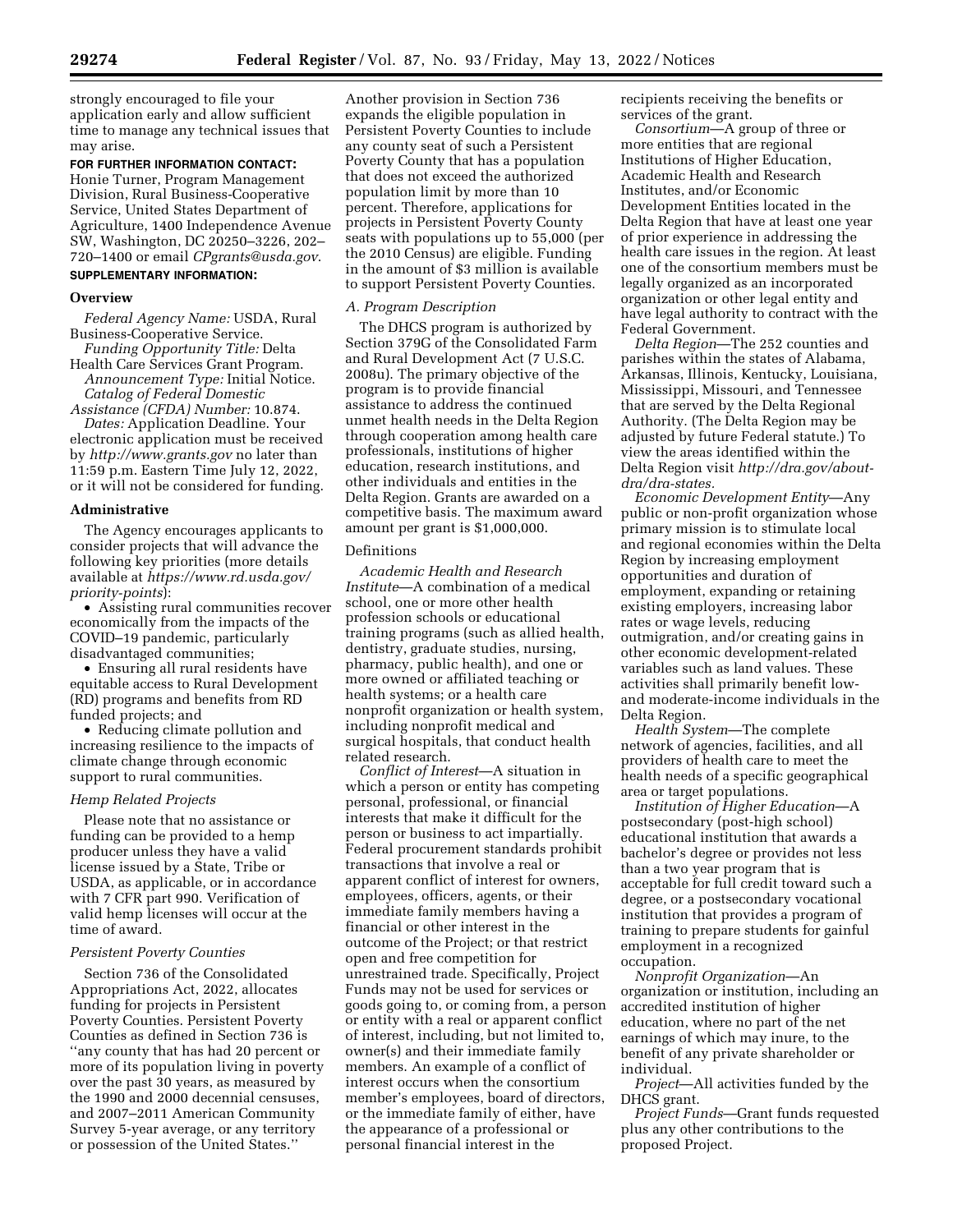*Rural and rural area*—Any area of a State: (1) Not in a city or town that has a population of more than 50,000 inhabitants, according to the latest decennial census of the United States; and (2) The contiguous and adjacent urbanized area; (3) Urbanized areas that are rural in character as defined by 7 U.S.C. 1991(a)(13); and (4) For the purposes of this definition, cities and towns are incorporated population centers with definite boundaries, local self-government, and legal powers set forth in a charter granted by the State.

*State*—Includes each of the 50 States, the Commonwealth of Puerto Rico, the Virgin Islands of the United States, Guam, American Samoa, the Commonwealth of the Northern Mariana Islands, and, as may be determined by the Secretary to be feasible, appropriate and lawful, the Federated States of Micronesia, the Republic of the Marshall Islands, and the Republic of Palau.

## *B. Federal Award Information*

*Type of Award:* Competitive Grant. *Total Funding:* \$3,000,000. *Maximum Award:* \$1,000,000. *Minimum Award:* \$50,000. *Project Period:* Up to 24 months. *Anticipated Award Date:* September 30, 2022.

### *C. Eligibility Information*

Applicants must meet all the following eligibility requirements. Your application will not be considered for funding if it does not provide sufficient information to determine eligibility or is missing required elements. Applicants that fail to submit the required elements by the application deadline will be deemed ineligible and will not be evaluated further. Information submitted after the application deadline will not be accepted.

## 1. Eligible Applicants

Grants funded through DHCS may be made to a Consortium as defined in Paragraph A of this Notice. One member of the Consortium must be designated as the lead entity by the other members of the Consortium and have legal authority to contract with the Federal Government.

The lead entity is the recipient (see 2 CFR 200.86) of the DHCS grant funds and accountable for monitoring and reporting on the Project performance and financial management of the grant. It is expected that the recipient will make subawards in the form of a grant, cooperative agreement, or contract, as appropriate, to the other members of the Consortium. If a grant or cooperative agreement is awarded, the organization

receiving the subaward is a subrecipient (see 2 CFR 200.93), and the recipient is responsible for complying with all applicable requirements of 2 CFR part 200, including provisions for making and monitoring an award. If a contract is awarded, the organization receiving the subaward is a contractor, and the recipient is responsible for following its written procurement procedures and complying with the Federal Acquisition Regulation. Both subrecipients and contractors are required to comply with all applicable laws and regulations, including performance and financial reporting, as described in their award document.

(a) An applicant is ineligible if they do not submit ''Evidence of Eligibility'' and ''Consortium Agreements'' as described in Section D.2. of this Notice.

(b) An applicant is ineligible if they have been debarred or suspended or otherwise excluded from or ineligible for participation in Federal assistance programs under Executive Order 12549, ''Debarment and Suspension.'' In addition, an applicant will be considered ineligible for a grant due to an outstanding judgment obtained by the U.S. in a Federal Court (other than U.S. Tax Court), is delinquent on the payment of Federal income taxes, or is delinquent on Federal debt. The applicant must certify as part of the application that they do not have an outstanding judgment against them. The Agency will check the DO NOT PAY system to verify if the applicant has been debarred or suspended or has an outstanding judgment against them.

(c) Any corporation (1) that has been convicted of a felony criminal violation under any Federal law within the past 24 months or (2) that has any unpaid Federal tax liability that has been assessed, for which all judicial and administrative remedies have been exhausted or have lapsed, and that is not being paid in a timely manner pursuant to an agreement with the authority responsible for collecting the tax liability, is not eligible for financial assistance provided with funds appropriated by the Consolidated Appropriations Act, 2022 (Pub. L. 117– 103), unless a Federal agency has considered suspension or debarment of the corporation and has made a determination that this further action is not necessary to protect the interests of the Government.

(d) Applications will be deemed ineligible if the application includes any funding restrictions identified under Section D.6.

(e) Applications will be deemed ineligible if the application is not

complete in accordance with the requirements stated in Section C.3.

#### 2. Cost Sharing or Matching

Matching funds are not required. However, if you are adding any other contributions to the proposed Project, you must provide documentation indicating who will be providing the matching funds, the amount of funds, when those funds will be provided, and how the funds will be used in the Project budget. Examples of acceptable documentation include: A signed letter from the source of funds stating the amount of funds, when the funds will be provided, and what the funds can be used for or a signed resolution from your governing board authorizing the use of a specified amount of funds for specific components of the Project. The matching funds you identify must be for eligible purposes and included in your work plan and budget. Additionally, expected program income may not be used as matching funds at the time you submit your application. If you choose, you may use a template to summarize the matching funds. The template is available either from your State Office or the program website at: *[http://](http://www.rd.usda.gov/programs-services/delta-health-care-services-grants) [www.rd.usda.gov/programs-services/](http://www.rd.usda.gov/programs-services/delta-health-care-services-grants)  [delta-health-care-services-grants.](http://www.rd.usda.gov/programs-services/delta-health-care-services-grants)* 

# 3. Other Eligibility Requirements

(a) *Use of Funds.* Your application must propose to use Project Funds for eligible purposes. Eligible Project purposes include the development of: (1) Health care services; (2) health education programs; (3) health care job training programs; and (4) the development and expansion of public health-related facilities in the Delta Region.

(b) *Project Eligibility.* The proposed Project must take place within the Delta Region as defined in this Notice. However, the applicant need not propose to serve the entire Delta Region. All funds must support projects located in persistent poverty counties as described in the Overview section of this Notice.

(c) *Project Input.* Your proposed Project must be developed based on input from local governments, public health care providers, and other entities in the Delta Region.

(d) *Grant Period Eligibility.* All awards are limited to up to a 24-month grant period based upon the complexity of the Project. Your proposed grant period should begin no earlier than October 1, 2022 and should end no later than 24 months following that date. If you receive an award, your grant period will be revised to begin on the actual date of award—the date the financial assistance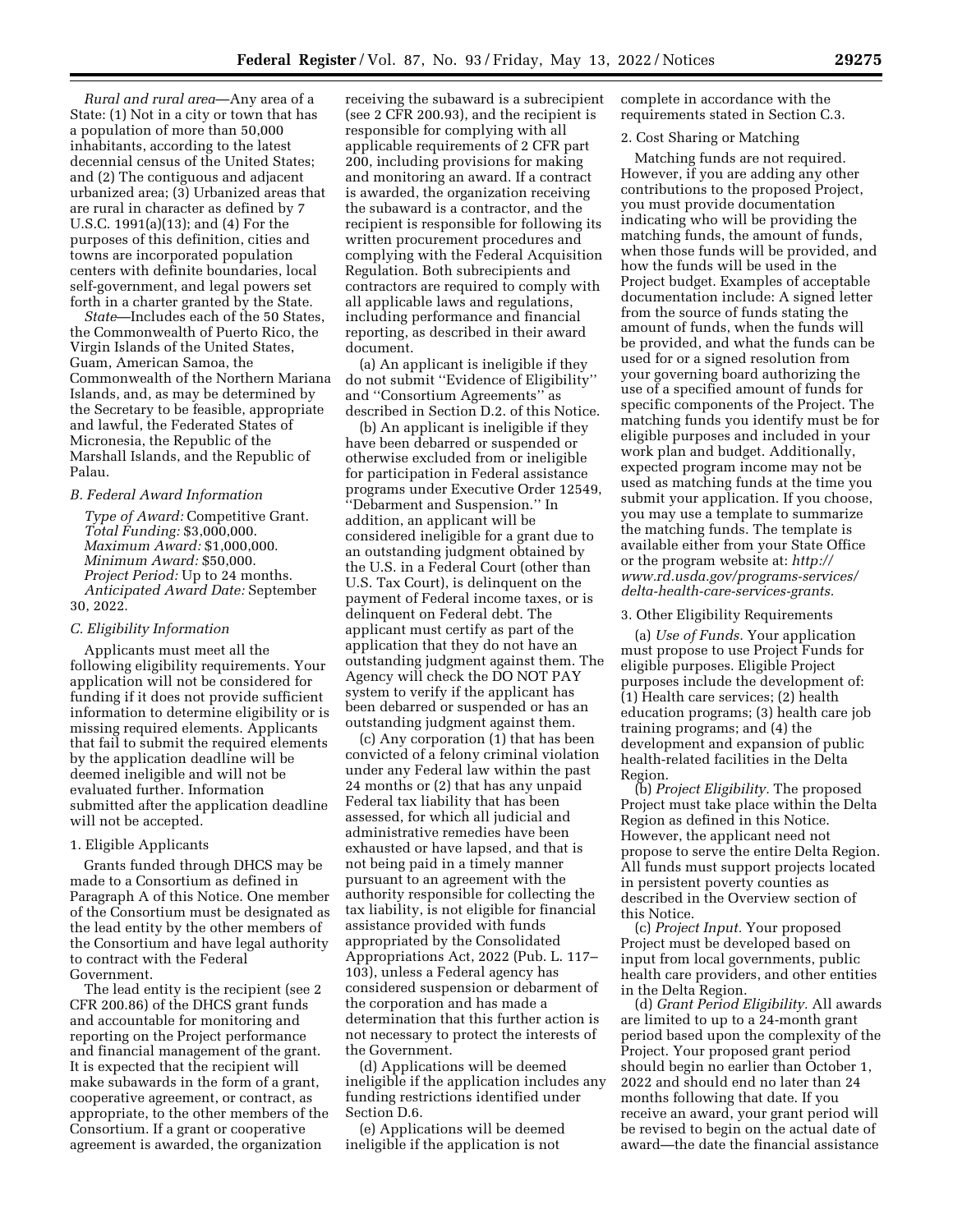agreement is executed by the Agency and your grant period end date will be adjusted accordingly. Your Project activities must begin within 90 days of the date of award. If you request funds for a time period beginning before October 1, 2022, and/or ending later than 24 months from that date, your application will be ineligible. The length of your grant period should be based on your Project's complexity, as indicated in your application work plan.

(e) *Multiple Application Eligibility.*  The Consortium, including its members, is limited to submitting one application for funding under this Notice. We will not accept applications from Consortiums that include members who are also members of other Consortiums that have submitted applications for funding under this Notice. If we discover that a Consortium member is a member of multiple Consortiums with applications submitted for funding under this Notice, all applications will be considered ineligible for funding.

(f) *Satisfactory Performance Eligibility.* If you have an existing DHCS award, you must be performing satisfactorily to be considered eligible for a new DHCS award. Satisfactory performance includes being up to date on all financial and performance reports as prescribed in the grant award, and current on tasks and timeframes for utilizing grant and matching funds as approved in the work plan and budget. If you have any unspent grant funds on DHCS awards made prior to FY 2019, your application will not be considered for funding. If your FY 2020 or FY 2021 award has unspent funds of 50 percent or more than what your approved work plan and budget projected at the time your FY 2022 application is evaluated, your application may not be considered for funding. The Agency will verify the performance status of FY 2020 and FY 2021 awards and make a determination after the FY 2022 application period closes. The Agency understands that recipients may have had a loss of operations due to COVID–19 and will consider providing flexibility in terms of fund utilization on previous awards with an acceptable justification of delays resulting from the COVID–19 pandemic.

(g) *Completeness Eligibility.* Your application must provide all the information requested in Section D.2. of this Notice. Applications lacking sufficient information to determine eligibility and scoring will be deemed ineligible and will not be considered for scoring.

(h) *Indirect Costs.* Your negotiated indirect cost rate approval does not need to be included in your application,

but you will be required to provide it if a grant is awarded. Approval for indirect costs that are requested in an application without an approved indirect cost rate agreement is at the discretion of the Agency.

## *D. Application and Submission Information*

1. Address To Request Application Package

The application template for this funding opportunity is located at *[http://](http://www.rd.usda.gov/programs-services/delta-health-care-services-grants) [www.rd.usda.gov/programs-services/](http://www.rd.usda.gov/programs-services/delta-health-care-services-grants)  [delta-health-care-services-grants.](http://www.rd.usda.gov/programs-services/delta-health-care-services-grants)* Use of the application template is strongly recommended to assist you with the application process. You may also contact your State Office for more information. Contact information for State Offices is located at *[http://](http://www.rd.usda.gov/contact-us/state-offices) [www.rd.usda.gov/contact-us/state](http://www.rd.usda.gov/contact-us/state-offices)[offices.](http://www.rd.usda.gov/contact-us/state-offices)* 

2. Content and Form of Application Submission

You must submit your application electronically through *Grants.gov*. Your application must contain all required information.

To apply, you must follow the instructions for this funding announcement at *[http://](http://www.grants.gov) [www.grants.gov.](http://www.grants.gov)* Please note that we cannot accept applications through mail, courier delivery, in-person delivery, email or fax.

You can locate the *Grants.gov*  downloadable application package for this program by using a keyword, the program name, or the CFDA number for this program.

When you enter the *Grants.gov*  website, you will find information about applying electronically through the site, as well as the hours of operation.

To use *Grants.gov*, you must already have a Unique Entity Identifier (UEI) number and you must also be registered and maintain registration in SAM. The UEI is assigned by SAM and replaces the formerly known Dun & Bradstreet D–U–N–S Number. The UEI number must be associated with the correct tax identification number of the applicant. We strongly recommend that you do not wait until the application deadline date to begin the application process through *Grants.gov*.

You must submit all application documents electronically through *Grants.gov*. Applications must include electronic signatures. Original signatures may be required if funds are awarded.

After applying electronically through *Grants.gov,* you will receive an automatic acknowledgement from

*Grants.gov* that contains a *Grants.gov*  tracking number.

The organization submitting the application will be considered the lead entity. The Contact/Program Manager must be associated with the lead entity submitting the application.

Your application must also contain the following required forms and proposal elements:

(a) Form SF–424, ''Application for Federal Assistance.'' The application for Federal assistance must be completed by the lead entity as described in Section C.1. of this Notice. Your application must include your UEI and SAM Commercial and Government Entity (CAGE) code and expiration date (or evidence that you have begun the SAM registration process). Because there are no specific fields for a CAGE code and expiration date, you may identify them anywhere you want to on the form. If you do not include the CAGE code and expiration date and the UEI in your application, it will not be considered for funding. The form must be signed by an authorized representative.

(b) Form SF–424A, ''Budget Information—Non-Construction Programs.'' This form must be completed and submitted as part of the application package.

(c) Form SF–424C, ''Budget Information—Construction Programs.'' This form must be completed, signed, and submitted as part of the application package for construction Projects.

(d) Executive Summary. A summary of the proposal, not to exceed one page, briefly describing the Project, tasks to be completed, and other relevant information that provides a general overview of the Project must be provided.

(e) Evidence of Eligibility. Evidence of the Consortium's eligibility to apply under this Notice must be provided. This section must include a detailed summary demonstrating that the applicant is a Consortium as defined in paragraph A of this Notice and explain how each Consortium member meets the definition of an eligible entity as defined under Definitions in this Notice.

(f) Consortium Agreements. The application must include a formal written agreement with each Consortium member that addresses the negotiated arrangements for administering the Project to meet Project goals, the Consortium member's responsibilities to comply with administrative, financial, and reporting requirements of the grant, including those necessary to ensure compliance with all applicable Federal regulations and policies, and facilitate a smooth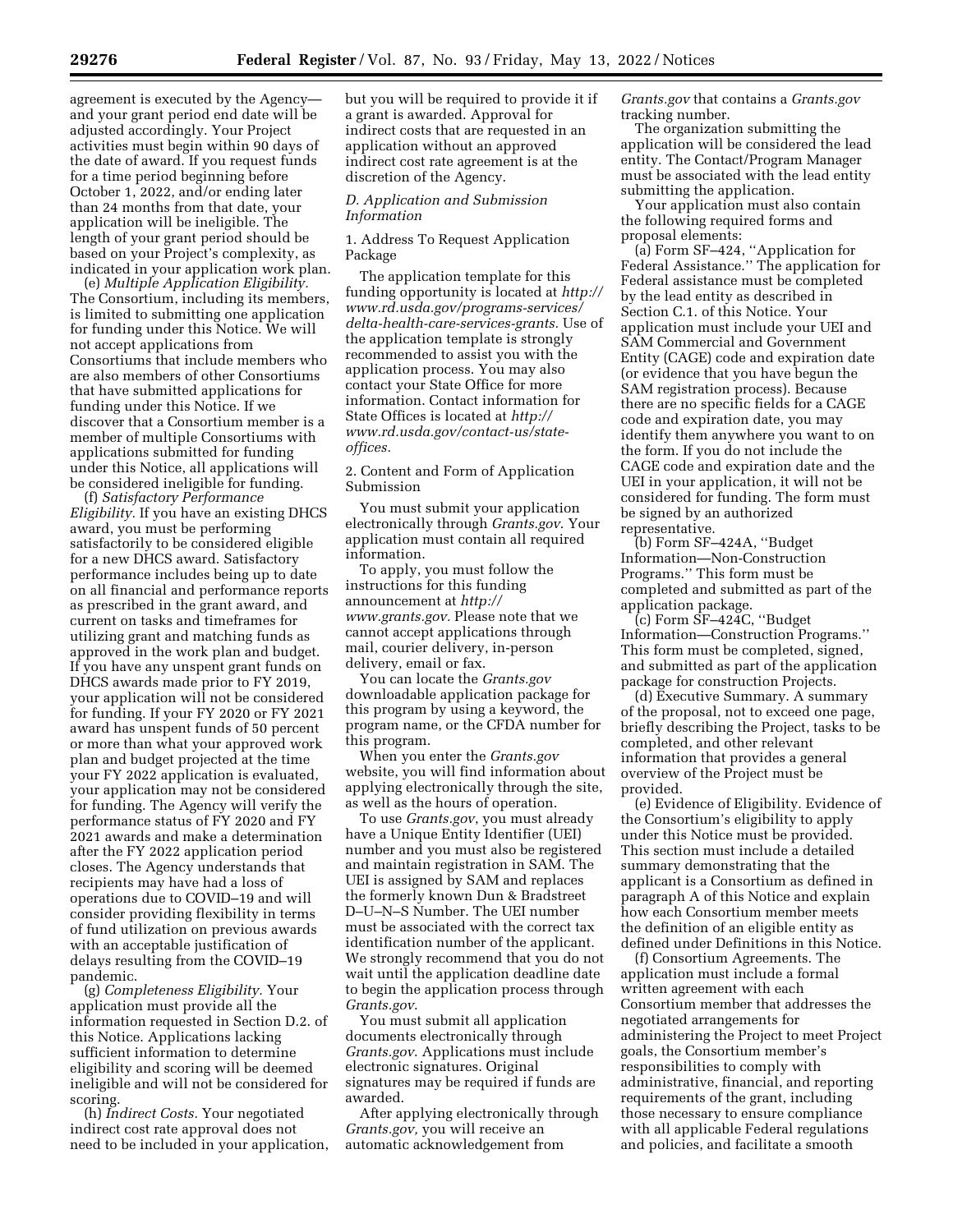functioning collaborative venture. Under the agreement, each Consortium member must perform a substantive role in the Project and not merely serve as a conduit of funds to another party or parties. This agreement must be signed by an authorized representative of the lead entity and an authorized representative of each partnering consortium entity.

(g) Scoring Criteria. Each of the scoring criteria in this Notice must be addressed in narrative form. Failure to address each scoring criterion will result in the application being determined ineligible.

(h) Performance Measures. The Agency has established annual performance measures to evaluate the DHCS program. Estimates on the following performance measures, as part of your application, must be provided:

(1) Number of businesses assisted;

(2) Number of jobs created;

(3) Number of jobs saved; and (4) Number of individuals assisted/ trained.

It is permissible to have a zero in a performance element. When calculating jobs created, estimates should be based upon actual jobs to be created by your organization as a result of the DHCS funding or actual jobs to be created by businesses as a result of assistance from your organization. When calculating jobs saved, estimates should be based only on actual jobs that would have been lost if your organization did not receive DHCS funding or actual jobs that would have been lost without assistance from your organization.

You can also suggest additional performance elements for example where job creation or jobs saved may not be a relevant indicator. These additional elements should be specific, measurable performance elements that could be included in an award document.

(i) Financial Information and Sustainability. Current financial statements and a narrative description demonstrating sustainability of the Project, all of which show sufficient resources and expertise to undertake and complete the Project and how the Project will be sustained following completion must be provided. Applicants must provide three years of pro-forma financial statements for the Project.

(j) Evidence of Legal Authority and Existence. The lead entity must provide evidence of its legal existence and authority to enter into a grant agreement with the Agency and perform the activities proposed under the grant application.

(k) Service Area Maps. Maps with sufficient detail to show the area that will benefit from the proposed facilities and services and the location of the facilities improved or purchased with grant funds, if applicable, must be provided.

(l) Environmental information necessary to support the Agency's environmental finding. Required information can be found in 7 CFR part 1970, specifically in Subpart B, and Subpart C. These documents can be found here: *[https://www.rd.usda.gov/](https://www.rd.usda.gov/resources/directives/instructions) [resources/directives/instructions.](https://www.rd.usda.gov/resources/directives/instructions)*  Construction related activities funded by RD must comply with State and local building codes and 7 CFR part 1924. Depending on the construction actions anticipated, an appropriate 7 CFR part 1970 compliant environmental document will need to be submitted and approved, prior to commencement of construction. Non-construction Projects applying under this Notice are hereby classified as Categorical Exclusions in accordance with 7 CFR 1970.53(b), including the award of financial assistance for planning purposes, management and feasibility studies, or environmental impact analyses, and which do not require any additional environmental documentation.

3. System for Awards Management (SAM) and Assigned UEI

(a) must be registered in SAM before submitting an application and must provide a valid UEI, unless determined exempt under 2 CFR 25.110(b), (c) or (d). You may register in SAM at no cost at *[https://sam.gov.](https://sam.gov)* 

(b) You must maintain an active SAM registration with current, accurate and complete information at all times during which it has an active Federal award or an application under consideration by a Federal awarding agency.

(c) You must complete the Financial Assistance General Certifications and Representations in SAM.

If you have not fully complied with all applicable UEI and SAM requirements by the time the Agency is ready to make an award, the Agency may determine that the applicant is not qualified to receive a Federal award and use that determination as a basis for making a Federal award to another applicant. Please refer to Section F.2 for additional submission requirements that apply to grantees selected for this program.

### 4. Submission Date and Time

*Application Deadline Date:* July 12, 2022.

*Explanation of Deadline:* Electronic applications must be RECEIVED by

*<http://www.grants.gov>*by 11:59 p.m. Eastern Time July 12, 2022, to be eligible for funding. Please review the *Grants.gov* website at *[https://](https://www.grants.gov/web/grants/applicants/organization-registration.html) [www.grants.gov/web/grants/applicants/](https://www.grants.gov/web/grants/applicants/organization-registration.html)  [organization-registration.html](https://www.grants.gov/web/grants/applicants/organization-registration.html)* for instructions on the process of registering your organization as soon as possible to ensure you can meet the electronic application deadline. *Grants.gov* will not accept applications submitted after the deadline.

The Agency will not solicit or consider new scoring or eligibility information that is submitted after the application deadline. The Agency reserves the right to contact applicants to seek clarification on materials contained in the submitted application. See the Application Guide for a full discussion of each item. For requirements of completed grant applications, refer to Section D of this document.

## 5. Intergovernmental Review

Executive Order (E.O.) 12372, Intergovernmental Review of Federal Programs, applies to this program. This E.O. requires that Federal agencies provide opportunities for consultation on proposed assistance with State and local governments. Many States have established a Single Point of Contact (SPOC) to facilitate this consultation. For a list of States that maintain a SPOC, please see the White House website: *[https://www.whitehouse.gov/wp](https://www.whitehouse.gov/wp-content/uploads/2020/04/SPOC-4-13-20.pdf)[content/uploads/2020/04/SPOC-4-13-](https://www.whitehouse.gov/wp-content/uploads/2020/04/SPOC-4-13-20.pdf) [20.pdf.](https://www.whitehouse.gov/wp-content/uploads/2020/04/SPOC-4-13-20.pdf)* If your State has a SPOC, you may submit your application directly for review. Any comments obtained through the SPOC must be provided to your State Office for consideration as part of your application.

#### 6. Funding Restrictions

Project funds may not be used for ineligible purposes. In addition, you may not use Project Funds for the following:

(a) To duplicate current services or to replace or to substitute support previously provided; provided, however, Project Funds may be used to expand the level of effort or a service beyond what is currently being provided;

(b) To pay for costs to prepare the application for funding under this Notice;

(c) To pay for costs of the Project incurred prior to the effective date of the period of performance;

(d) To pay expenses for applicant employee training not directly related to the Project;

(e) To fund political activities;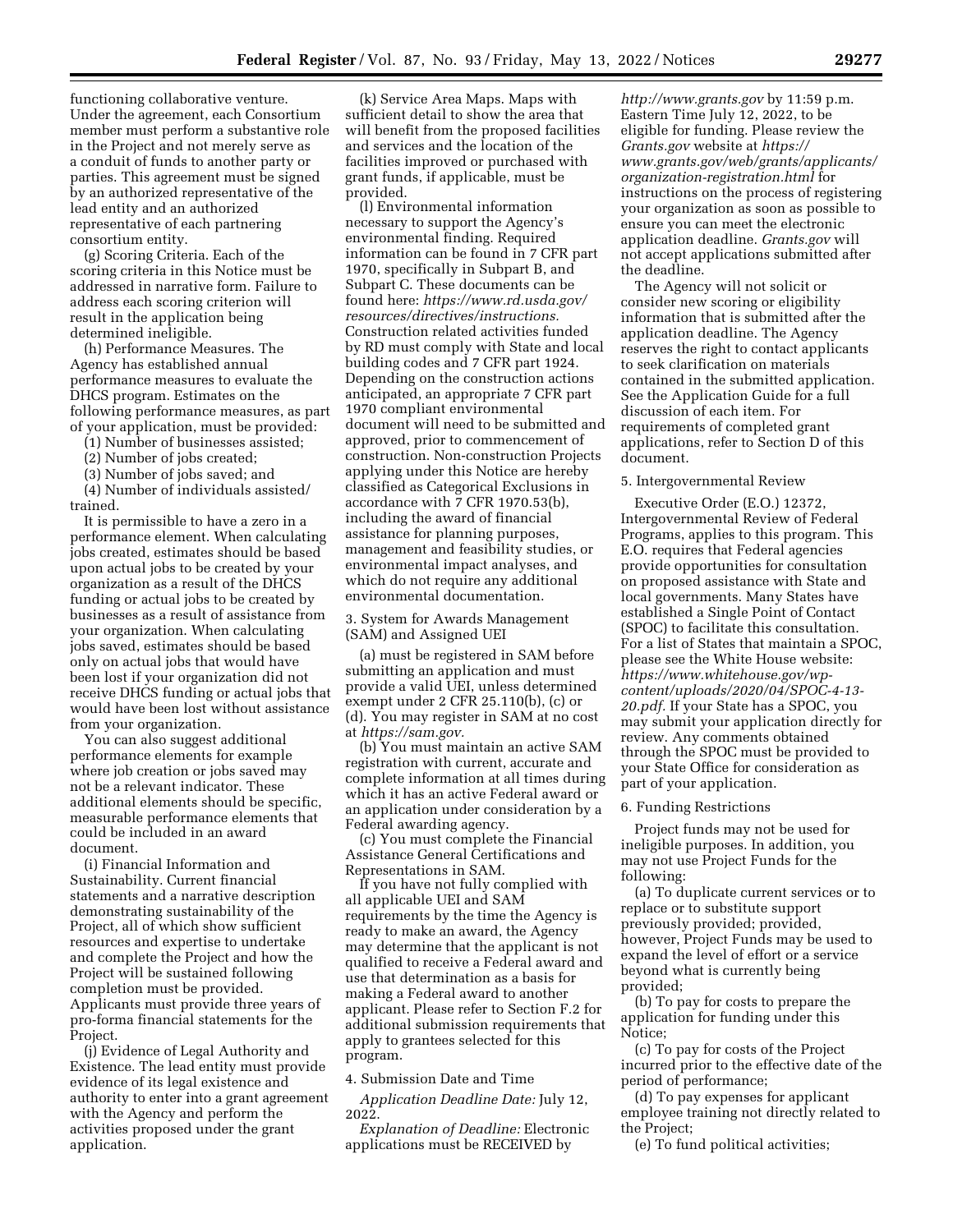(f) To pay for assistance to any private business enterprise which does not have at least 51 percent ownership by those who are either citizens of the United States or reside in the United States after being legally admitted for permanent residence;

(g) To pay any judgment or debt owed to the United States;

(h) To engage in any activities that are considered a Conflict of Interest, as defined by this Notice; or

(i) To fund any activities prohibited by 2 CFR part 200.

In addition, your application will not be considered for funding if it does any of the following:

(1) Requests more than the maximum grant amount; or

(2) Proposes ineligible costs that equal more than 10 percent of the Project Funds.

The Agency will consider your application for funding if it includes ineligible costs of 10 percent or less of total Project Funds, if it is determined eligible otherwise. However, if your application is successful, those ineligible costs must be removed and replaced with eligible costs before the Agency will make the grant award or the amount of the grant award will be reduced accordingly. If the Agency cannot determine the percentage of ineligible costs, your application will not be considered for funding.

## 7. Other Submission Requirements

(a) Applications will not be accepted if the text is less than 11-point font.

(b) National Environmental Policy Act. This Notice has been reviewed in accordance with 7 CFR part 1970, ''Environmental Policies and Procedures.'' We have determined that an Environmental Impact Statement is not required because the issuance of regulations and instructions, as well as amendments to them, describing administrative and financial procedures for processing, approving, and implementing the Agency's financial programs is categorically excluded in the Agency's National Environmental Policy Act regulation found at 7 CFR 1970.53(f). We have determined that this Notice does not constitute a major Federal action significantly affecting the quality of the human environment.

The Agency will review each grant application to determine its compliance with 7 CFR part 1970. The applicant may be asked to provide additional information or documentation to assist the Agency with this determination.

(c) Civil Rights Compliance Requirements. All grants made under this Notice are subject to Title VI of the Civil Rights Act of 1964 as required by

the USDA (7 CFR part 15, subpart A) and Section 504 of the Rehabilitation Act of 1973.

## *E. Application Review Information*

The State Offices will review applications to determine if they are eligible for assistance based on requirements in this Notice, and other applicable Federal regulations. If determined eligible, your application will be scored by a panel of USDA employees in accordance with the point allocation specified in this Notice. Applications will be funded in rank order until the funding limitation has been reached. Applications that cannot be fully funded may be offered partial funding at the Agency's discretion.

### 1. Scoring Criteria

All eligible and complete applications will be evaluated based on the following criteria. Evaluators will base scores only on the information provided or crossreferenced by page number in each individual scoring criterion. DHCS is a competitive program, so you will receive scores based on the quality of your responses. Simply addressing the criteria will not guarantee higher scores. The total points possible for the criteria are 110. The minimum score requirement for funding is 60 points. It is at the Agency's discretion to fund applications with a score of 59 points or less if it is in the best interest of the Federal Government.

(a) *Community Needs and Benefits Derived from the Project (maximum of 30 points).* A panel of USDA employees will assess how the Project will benefit the residents in the Delta Region. This criterion will be scored based on the documentation in support of the community needs for health services and public health-related facilities and the benefits to people living in the Delta Region derived from the implementation of the proposed Project. It should lead clearly to the identification of the Project participant pool and the target population for the Project and provide convincing links between the Project and the benefits to the community to address its health needs. You must discuss the:

(1) Health care needs/issues/ challenges facing the service area and explain how the identified needs/ issues/challenges were determined. Discussion should also identify problems faced by the residents in the region.

(2) Proposed assistance to be provided to the service area and how the Project will benefit the residents in the region.

(3) Implementation plan for the Project and provide milestones which are well-defined and can be realistically completed.

(4) Expected outcomes of the proposed Project and how they will be tracked and monitored. You should attempt to quantify benefits in terms of outcomes from the Project; that is, ways in which peoples' lives, or the community, will be improved. Provide estimates of the number of people affected by the benefits arising from the Project.

(b) *The Project Management and Organization Capability (maximum of 30 points).* A panel of USDA employees will evaluate the Consortium's experience, past performance, and accomplishments addressing health care issues to ensure effective Project implementation. This criterion will be scored based on the documentation of the Project's management and organizational capability. You must discuss:

(1) Your organization's management and fiscal structure including welldefined roles for administrators, staff, and established financial management systems.

(2) Relevant qualifications, capabilities, and educational background of the identified key personnel (at a minimum, the Project Manager) who will manage and implement programs.

(3) Your organization's current successful and effective experience (or demonstrated experience within the past five years) addressing the health care issues in the Delta Region.

(4) Your organization's experience managing grant-funded programs.

(5) The extent to which administrative/management costs are balanced with funds designated for the provision of programs and services.

(6) The extent and diversity of eligible entity types within the applicant's Consortium of regional institutions of higher education, academic health and research institutes, and economic development entities located in the Delta Region.

(c) *Work Plan and Budget (maximum of 30 points).* You must provide a work plan and budget that includes the following: (1) The specific activities, such as programs, services, trainings, and/or construction-related activities for a facility to be performed under the Project; (2) the estimated line item costs associated with each activity, including grant funds and other necessary sources of funds; (3) the key personnel who will carry out each activity (including each Consortium member's role); and (4) the specific time frames for completion of each activity.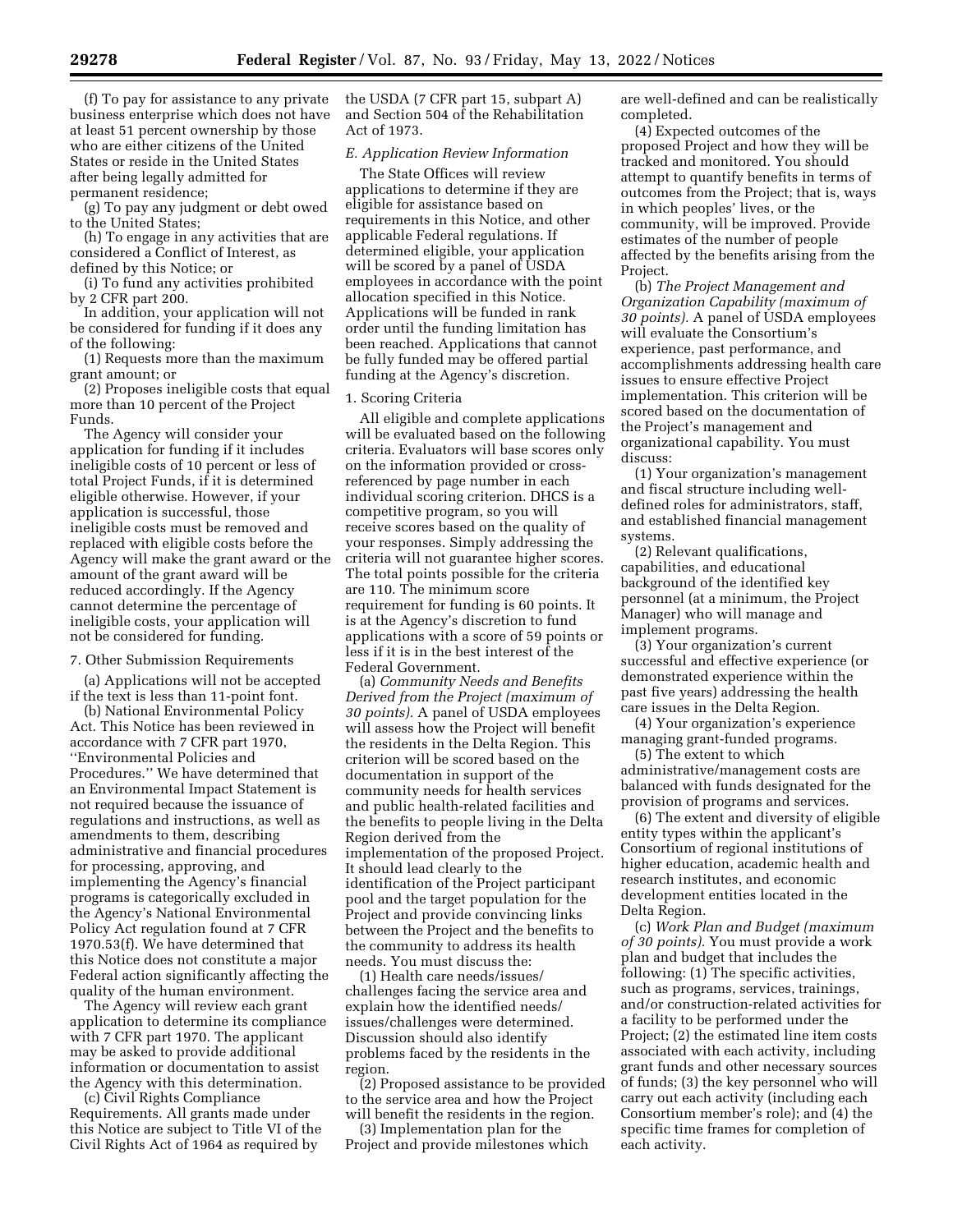An eligible start and end date for the Project and for individual Project tasks must be clearly shown and may not exceed Agency specified timeframes for the grant period. You must show the source and use of both grant and other contributions for all tasks. Other contributions must be spent at a rate equal to, or in advance of, grant funds.

A panel of USDA employees will evaluate your work plan for detailed actions and an accompanying timetable for implementing the proposal. Clear and comprehensive work plans detailing all project goals, tasks, timelines, costs, and responsible personnel in a logical and realistic manner will result in a higher score.

(d) *Local Support (maximum 10 points).* A panel of USDA employees will evaluate your application for local support of the proposed Project. The application must include documentation detailing support solicited from local government, public health care providers, and other entities in the Delta Region. Evidence of support can include, but is not limited to, surveys conducted amongst Delta Region residents and stakeholders, notes from focus groups, or letters of support from local entities.

(e) *Administrator Discretionary Points (maximum of 10 points).* The Administrator may choose to award up to 10 points to support geographic distribution of funds and/or key priorities as follows (more details available at *[https://www.rd.usda.gov/](https://www.rd.usda.gov/priority-points)  [priority-points](https://www.rd.usda.gov/priority-points)*):

• Assisting rural communities recover economically from the impacts of the COVID–19 pandemic, particularly disadvantaged communities (3 points);

• Ensuring all rural residents have equitable access to RD programs and benefits from RD funded projects (3 points); and

• Reducing climate pollution and increasing resilience to the impacts of climate change through economic support to rural communities (3 points).

Applicants that provide a clear and comprehensive response to how they are addressing the Administration's priorities (1 point)

The DHCS program is a nationallycompeted program with a panel that reviews all Administration priority point requests and makes recommendations to the Administrator based on which applicants provided the most comprehensive and clear plan for meeting the Administration's priorities.

2. Review and Selection Process

The State Offices will review applications to determine if they are eligible for assistance based on

requirements in this Notice, and other applicable Federal regulations. If determined eligible, your application will be scored by a panel of USDA employees in accordance with the point allocation specified in this Notice. The review panel will convene to reach a consensus on the scores for each of the eligible applications. The Administrator may choose to award up to 10 Administrator discretionary points based on criterion (e) in section E.1. of this Notice. These points will be added to the cumulative score for a total possible score of 110. Applications will be funded in highest ranking order until the funding limitation has been reached. Applications that cannot be fully funded may be offered partial funding at the Agency's discretion. If your application is ranked and not funded, it will not be carried forward into the next competition.

## *F. Federal Award Administration Information*

## 1. Federal Award Notices

If you are selected for funding, you will receive a signed notice of Federal award by postal or electronic mail, containing instructions on requirements necessary to proceed with execution and performance of the award.

If you are not selected for funding, you will be notified in writing via postal or electronic mail and informed of any review and appeal rights. Funding of successfully appealed applications will be limited to available FY 2022 funding.

2. Administrative and National Policy Requirements

Additional requirements that apply to grantees selected for this program can be found in 2 CFR parts 25, 170, 180, 200, 400, 415, 417, 418, and 421; and 48 CFR 31.2, and successor regulations to these parts. All recipients of Federal financial assistance are required to report information about first tier subawards and executive compensation (see 2 CFR part 170). You will be required to have the necessary processes and systems in place to comply with the Federal Funding Accountability and Transparency Act reporting requirements (see 2 CFR 170.200(b), unless you are exempt under 2 CFR 170.110(b)). These regulations may be obtained at *[https://www.ecfr.gov/cgi](https://www.ecfr.gov/cgi-bin/ECFR?page=browse)[bin/ECFR?page=browse.](https://www.ecfr.gov/cgi-bin/ECFR?page=browse)* 

The following additional requirements apply to grantees selected for this program:

(a) Execution of an Agency approved Financial Assistance Agreement.

(b) Acceptance of a written Letter of Conditions.

(c) Submission of Form RD 1940–1, ''Request for Obligation of Funds.''

(d) RD Instruction 1940–Q, Exhibit A– 1, ''Certification for Contracts, Grants and Loans.''

(e) SF–LLL, ''Disclosure of Lobbying Activities'' if applicable.

#### 3. Reporting

After grant approval and through grant completion, you will be required to provide the following:

a. A SF–425, ''Federal Financial Report,'' and a project performance report will be required on a semiannual basis (due 30 working days after the end of the semiannual period). For the purposes of this grant, semiannual periods end on June 30th and December 31st. The project performance reports shall include a comparison of actual accomplishments to the objectives established for that period.

b. Reasons why established objectives were not met, if applicable.

c. Reasons for any problems, delays, or adverse conditions, if any, which have affected or will affect attainment of overall project objectives, prevent meeting time schedules or objectives, or preclude the attainment of particular objectives during established time periods. This disclosure shall be accompanied by a statement of the action taken or planned to resolve the situation.

d. Objectives and timetable established for the next reporting period.

e. A final project and financial status report within 90 days after the expiration or termination of the grant.

f. Outcome project performance reports and final deliverables.

#### *G. Agency Contacts*

For general questions about this announcement and for program Technical Assistance, please contact the appropriate State Office at *[http://](http://www.rd.usda.gov/contact-us/state-offices) [www.rd.usda.gov/contact-us/state](http://www.rd.usda.gov/contact-us/state-offices)[offices.](http://www.rd.usda.gov/contact-us/state-offices)* You may also contact Honie Turner, Program Management Division, Direct Programs Branch, Rural Business-Cooperative Service, USDA at (202) 720–1400 or email *[CPgrants@usda.gov.](mailto:CPgrants@usda.gov)*  You are also encouraged to visit the application website for application tools, including an application template, at *[http://www.rd.usda.gov/programs](http://www.rd.usda.gov/programs-services/delta-health-care-services-grants)[services/delta-health-care-services](http://www.rd.usda.gov/programs-services/delta-health-care-services-grants)[grants.](http://www.rd.usda.gov/programs-services/delta-health-care-services-grants)* 

### *H. Other Information*

## Paperwork Reduction Act

Under the Paperwork Reduction Act (44 U.S.C. 3501 *et seq.*), OMB must approve all ''collection of information''